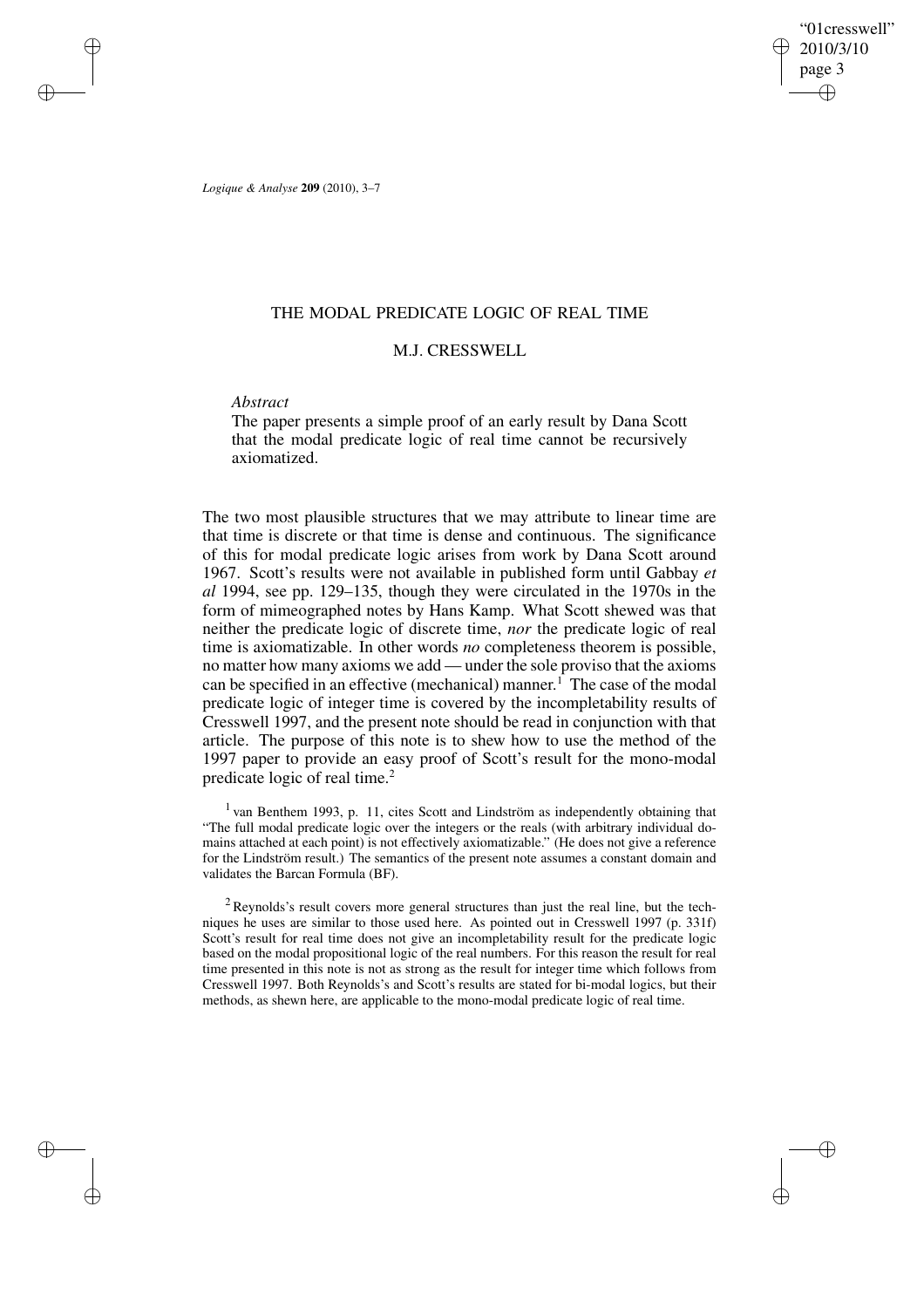"01cresswell" 2010/3/10 page 4 ✐ ✐

✐

✐

#### 4 M.J. CRESSWELL

The idea behind Scott's proof is surprisingly simple. Begin with a frame in which W is the real numbers. Then shew how each  $w \in W$  may be assigned a 'level' — which is an item in the domain of individuals in a model based on that frame. Then use the resources of first-order predicate logic to give these items the structure of arithmetic. This is where the assignment of levels comes in. If each number has a distinct level it may be shewn that even though there are infinite distances between the real numbers yet the continuity property shews that there is no infinite distance between their levels.

Let  $\mathcal{L}_{\varphi}$  be a language of modal LPC with a monadic predicate  $\varphi$ , where, intuitively,  $\varphi x$  is true at *w* iff *x* denotes the 'level' of *w*. Assume the definitions and axioms from p. 326f of Cresswell 1997. In particular,  $\langle \varphi$ , successor and zero are defined as

Def<sup><</sup>  $x <^{\varphi} y =_{df} (L(\varphi y \supset M\varphi x) \wedge M(\varphi x \wedge \sim M\varphi y))$ Def<sup>S</sup>  $Sxy =_{df} (x <^{\varphi} y \land \sim ∃z(x <^{\varphi} z \land z <^{\varphi} y))$ Def<sup>0</sup>  $\overline{0}x =_{df} L(\varphi x) L(\varphi x)$ 

Let Ax be the conjunction of the following wff:

Ax<sup>φ</sup>  $\forall x M \varphi x \land L \exists x \varphi x \land \forall x \forall y L((\varphi x \land \varphi y) \supset x = y)$ <br>Ax<sup>lin</sup>  $\forall x \forall y (x \leq^{\varphi} y \lor y \leq^{\varphi} x \lor x = y)$ Ax<sup>lin</sup>  $\forall x \forall y (x \leq^{\varphi} y \lor y \leq^{\varphi} x \lor x = y)$ <br>Ax<sup>S</sup>  $\forall x \exists y \ x \leq^{\varphi} y$  $Ax^S$   $\forall x \exists y \ x <^{\varphi} y$ <br> $Ax^0$   $\exists x \ \overline{0}x$  $Ax^0$   $\exists x \overline{0}x$ <br> $Ax^P$   $\forall x (\sim \overline{0})$ Ax<sup>P</sup> ∀*x*(∼0*x* ⊃ ∃*ySyx*)

This is the Axiom set on p. 327 of Cresswell 1997 except that the first axiom,  $Ax^{\varphi}$ , has two additional conjuncts, which ensure that there is at least one world at every level, and that every world is at exactly one level. Ax has a model in the reals, for suppose that  $\langle W, R, w^* \rangle$  is a sub frame of the real numbers generated by  $w^*$ , where  $w_1 R w_2$  iff  $w_2 < w_1$ .<sup>3</sup> Each real number can be given a level  $a \in D$  in the following way. Let  $\langle W, R, D, V \rangle$  be a model based on  $\langle W, R, w^* \rangle$  in which D is the natural numbers and  $V(\varphi)$  is defined using an order-preserving 1-1 function  $\pi$  from D into W. Put  $\langle a, w \rangle \in V(\varphi)$ iff  $\pi(a-1) < w \leq \pi(a)$ . It is easy to check that  $V_\mu(Ax,w^*) = 1$  for every assignment  $\mu$ . Following Cresswell 1997 I write  $a \approx w$  for  $\langle a, w \rangle \in V(\varphi)$  to indicate that *w* is of level *a*, and  $a <^* b$  iff, for every *w* such that  $w^*Rw$ , if

✐

✐

✐

 $3$  The reason why R is the converse of  $\lt$  is connected with some features of the frames used on p. 325 of Cresswell 1997, and is not relevant to the issues of this paper. I have retained it merely so that the results of Cresswell 1997 can apply directly to the present case.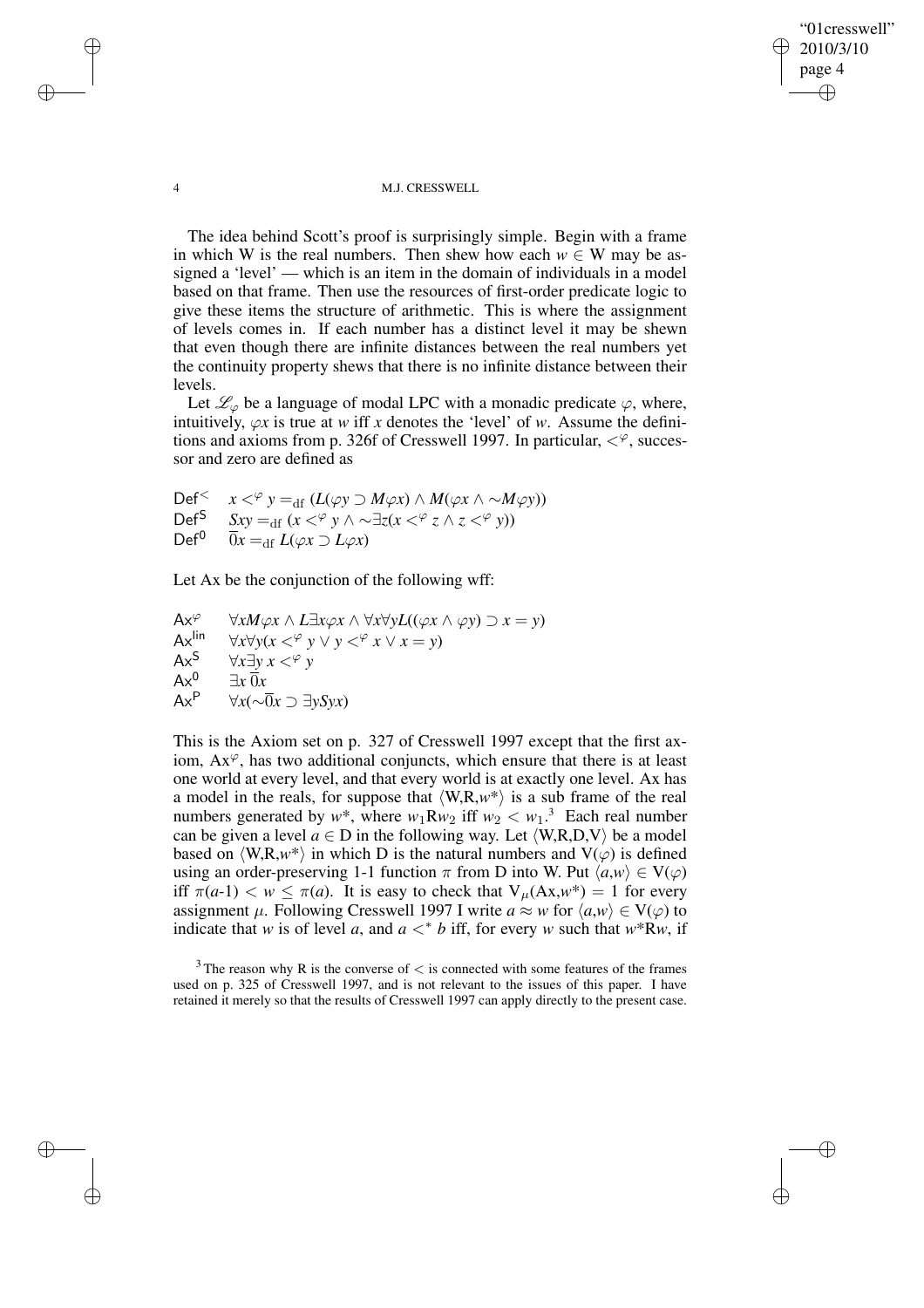#### THE MODAL PREDICATE LOGIC OF REAL TIME 5

 $b \approx w$  then there is some  $w' \in W$ , such that  $a \approx w'$  and  $wRw'$ , but not *vice versa*, i.e. there is some *w* such that  $w^*Rw$  and  $a \approx w$  and there is no  $w' \in$ W, such that  $b \approx w'$  and  $wRw'$ . Now note that theorems 3–5 (p. 327) hold where  $\langle W, R, D, V \rangle$  is a model based on any transitive frame generated by  $w^*$ , such that  $V_{\sigma}(Ax,w^*) = 1$  for some assignment  $\sigma$ . Suppose in addition that  $\langle W, R, w^* \rangle$  is linear, so that if  $w \neq w'$  then either  $wRw'$  or  $w'Rw$ .

THEOREM  $3^*$  If  $b <^* a$  and  $a \approx w$  and  $b \approx w'$  then  $wRw'.^4$ 

*Proof.* If  $b <^* a$  and  $a \approx w$  and  $b \approx w'$  then by theorem 3 and the irreflexiveness of  $\lt^*$  we have  $w \neq w'$ . By the definition of  $\lt^*$ , given that  $b \lt^* a$  and  $b \approx w'$ , there is no  $w \in W$  such that  $a \approx w$  and  $w'Rw$ . So, by the linearity of R, *w*R*w* 0 .

Where 0<sup>\*</sup> is the unique  $a \in D$  such that  $V_{\mu}(\overline{0}x, w^*) = 1$ , let N be a subset of D such that  $a \in N$  iff  $a = 0^*$  or  $0^* <^* a$  and there are only finitely many *b* such that  $0^* <^* b <^* a$ . The following theorem corresponds with theorem 6 on p. 328 for the case where  $\langle W, R, w^* \rangle$  is a sub-frame of the real numbers generated by *w*\*, and Ax is true at *w*\*:

THEOREM  $6^*$  N = D

✐

✐

✐

✐

*Proof.* Suppose  $N \neq D$ . For every  $w \in W$ ,  $Ax^{\varphi}$  guarantees that there is exactly one  $a \in D$  such that  $\langle a, w \rangle \in V(\varphi)$ , and so every  $w \in W$  has exactly one level. Divide W into two sets. Let A be all those  $w \in W$  whose levels are finitely far from 0<sup>\*</sup>. Obviously for any  $w \in W$  either  $w \in A$  or  $w \in A$ W−A, and by Ax<sup>lin</sup> and theorem 3<sup>\*</sup> if  $w_1 \in A$  and  $w_2 \in W-A$  then  $w_2Rw_1$ . If  $\langle W, R, w^* \rangle$  is continuous then there will be a  $w^A \in W$  which is either the greatest member of A or the least member of W−A. Suppose the former. Then  $w^A$  has a level, say *a*, which is finitely far from 0. Take then some *w* whose level is  $a + 1$ . Theorem 3<sup>\*</sup> shews that since  $a <^* a+1$ , if  $a \approx w^A$  and  $a+1 \approx w$  then  $wRw^A$ . But  $w \in A$ . So A cannot have a greatest member. So suppose  $w^A$  is the least member of W−A. Then it will have a level *b*, where b is infinitely far from  $0^*$ . But then there will be some *w* with  $w^A$ R*w* whose level is *b* − 1, which is also infinitely far from  $0^*$ .

<sup>4</sup> Starred theorem numbers are used for a theorem which corresponds with the similarly numbered theorem in Cresswell 1997, bearing in mind that these results have been adapted to real number frames.

"01cresswell" 2010/3/10 page 5

✐

✐

✐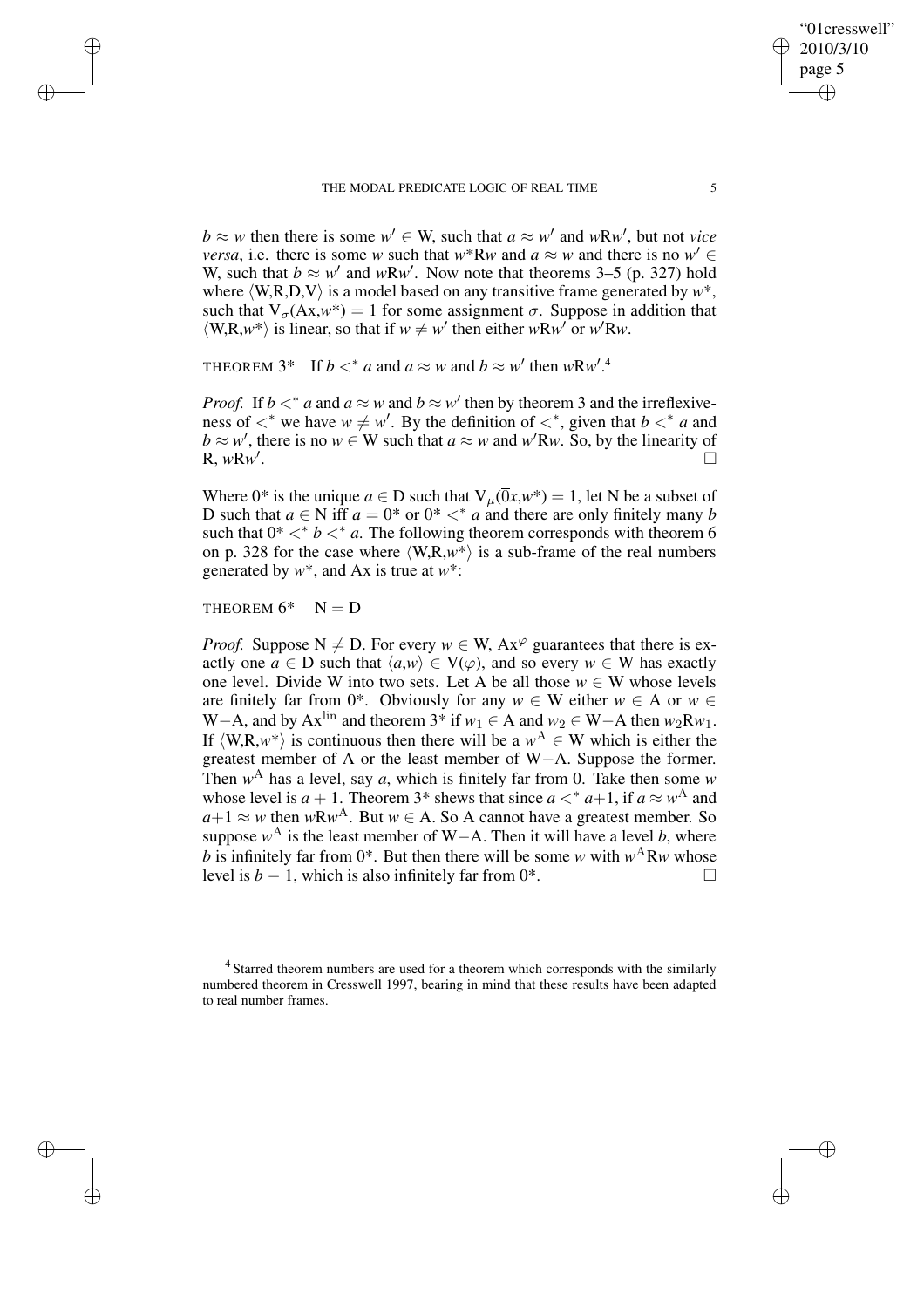"01cresswell" 2010/3/10 page 6 ✐ ✐

✐

✐

### 6 M.J. CRESSWELL

From this point on the proof follows the material on pp. 328–330 of Cresswell 1997. For readers without immediate access to that work I shall list without proof some of the more important results:

THEOREM  $7^*$   $\langle D, \langle \rangle$  is isomorphic with  $\langle Nat, \langle \rangle$ 

THEOREM 8\*  $V_{\mu}(Sxy,w^*) = 1$  iff  $\mu(x) + 1 = \mu(y)$  and  $V_{\mu}(\overline{0}x,w^*)=1$  iff  $\mu(x)=0$ .

Now assume that  $\mathscr{L}_{\varphi}$  contains two additional predicates  $\varphi^+$  and  $\varphi^{\times}$ . These are both three-place predicates, and they represent addition and multiplication. We require two additional axioms for these predicates

$$
Ax^{+} \quad \forall x \forall y \exists^{1} z \varphi^{+} xyz \land \forall x \forall y \forall z \forall y \forall z' ((\overline{0} y \supset \varphi^{+} xyx) \land ((Syy' \land Szz' \land \varphi^{+} xyz) \supset \varphi^{+} xy'z'))
$$
\n
$$
Ax^{\times} \quad \forall x \forall y \exists^{1} z \varphi^{\times} xyz \land \forall x \forall y \forall z \forall y \forall z' ((\overline{0} y \supset \varphi^{\times} xyy) \land ((Syy' \land \varphi^{+} zxz' \land \varphi^{\times} xyz) \supset \varphi^{\times} xy'z'))
$$

Let Ax<sup>arith</sup> be (Ax  $\wedge$  Ax<sup>+</sup>  $\wedge$  Ax<sup> $\times$ </sup>). Now consider a first-order (non-modal) language of arithmetic  $\mathscr{L}_{\text{arith}}$  whose only predicates are  $\varphi^+$  and  $\varphi^\times$ . Let  $\langle \text{Nat}, \text{Variable} \rangle$  be the intended (arithmetical) model of  $\mathscr{L}_{\text{arith}}$ , i.e.,  $\langle a,b,c \rangle \in$  $\text{Varith}(\varphi^+)$  iff  $a + b = c$  and  $\langle a,b,c \rangle \in \text{V}^{\text{arith}}(\varphi^\times)$  iff  $a \times b = c$ . It is known that the class of wff valid in  $\langle Nat, V^{\text{arith}} \rangle$  is not recursively axiomatizable.<sup>5</sup> Every wff of  $\mathscr{L}_{\text{arith}}$  is also a wff of  $\mathscr{L}_{\varphi}$ .

COROLLARY  $12^*$  If  $\langle W, R, w^* \rangle$  is a sub frame of the real numbers generated by  $w^*$  and  $\langle W, R, D, V \rangle$  is a BF model based on  $\langle W, R, w^* \rangle$ and for some assignment  $\sigma$ ,  $V_{\sigma}$ (Ax<sup>arith</sup>,*w*\*) = 1, then for any wff  $\alpha$  of  $\mathcal{L}_{\text{arith}}$ ,  $V_{\mu}(\alpha, w^*) = 1$  for every  $\mu$  iff  $\alpha$  is valid in  $\langle Nat, V^{arith} \rangle$ .

THEOREM 13\* If  $\langle W, R \rangle$  is the real numbers then the set of wff valid in all BF-models based on  $\langle W, R \rangle$  is not recursively axiomatizable.

*Proof.* Let  $\langle W, R, D, V \rangle$  be a model satisfying Ax<sup>arith</sup> in which  $\langle W, R, w^* \rangle$  is the real numbers generated from  $w^*$ . Then for any assignment  $\mu$ , and any  $w$  $\in$  W,  $V_{\mu}^{\varphi*}(Ax^{arith}, w) = 1$ . By corollary 12, if  $\alpha$  is not valid in  $\langle Nat, V^{arith} \rangle$ then for some  $\mu$ ,  $V_{\mu}^{\varphi*}(\alpha,w) = 0$ , and so,  $V_{\mu}^{\varphi*}(Ax^{\text{arith}} \supset \alpha,w^*) = 0$ . But

 $<sup>5</sup>$  See the table on p. 250 of Enderton 1972.</sup>

✐

✐

✐